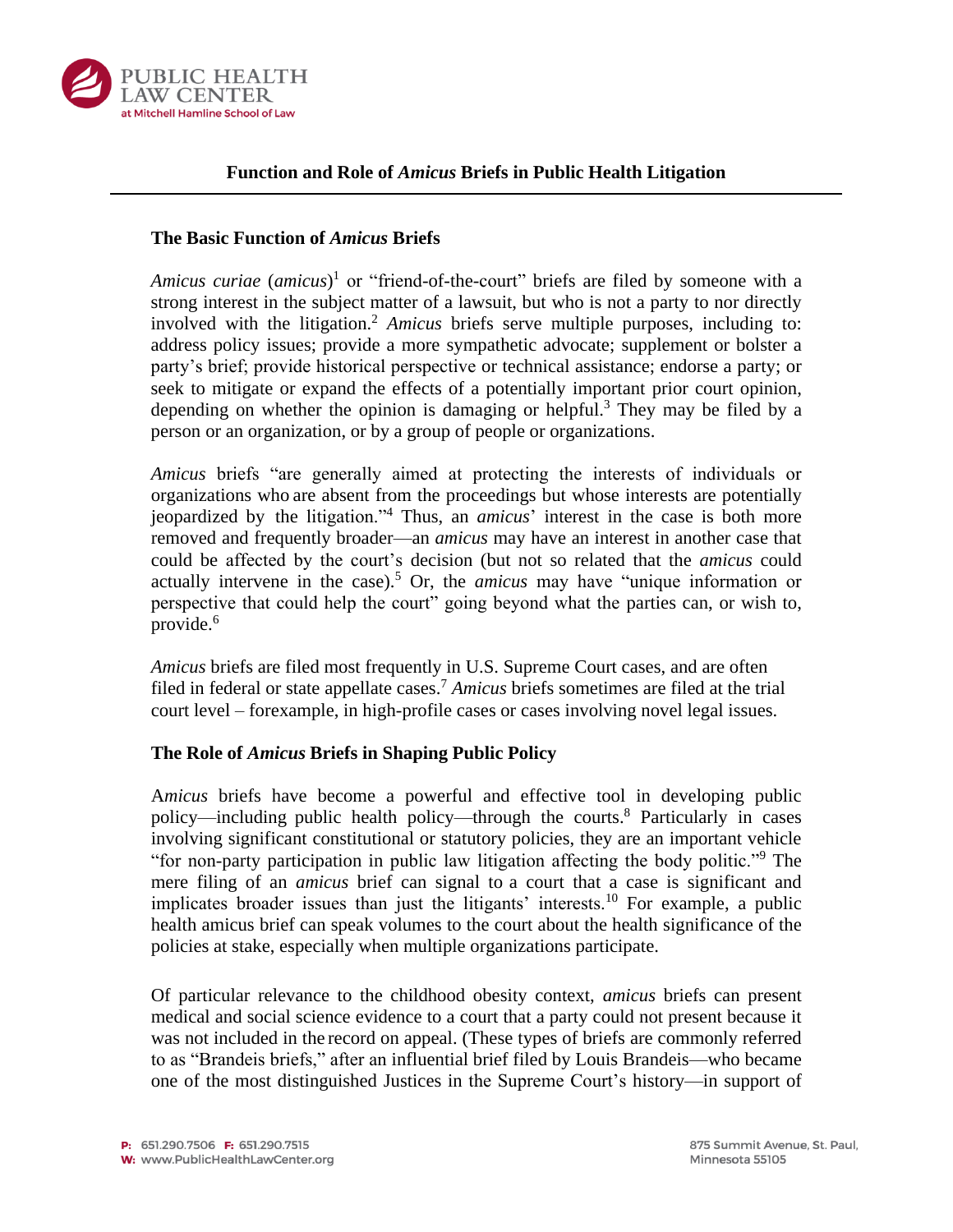an Oregon law that limited the number of hours women could work in laundries for health reasons).<sup>11</sup> For example, the Tobacco Control Legal Consortium's (TCLC) *amicus* briefs in support of smoke-free policies have cited the 2006 Surgeon General's Report and economic data on the effects of smoke-free laws on restaurant and bar revenue—data that, for various reasons, is frequently not part of the factual record created bythe parties at the trial court level.<sup>[12](#page-4-2)</sup>

A*micus* briefs also can address policy or social issues outside the technical limits of the case or that were not addressed by the parties' briefs, due to page limits or other considerations. In doing so, an *amicus* brief can advise the court of a decision's unintended ramifications—which is typically an issue of significant concern to courts[13](#page-4-3)—by providing the experience of the *amicus* relative to the issue being decided. For example, in the Supreme Court case *Grutter v. Bollinger*, [14](#page-4-4) the University of Michigan Law School's race-conscious affirmative action policy was challenged by a white female applicant who was wait-listed. A group of retired military officers became a nontraditional and highly influential set of allies for the law school when they submitted an *amicus* brief in support of the law school, informing the Court that the three main military service academies all had race-conscious affirmative action recruitment and admission policies, and that without such policies, "the military cannot achieve an officer corps that is *both* highly qualified *and* racially diverse" which is "essential" to the military's ability to provide national security.<sup>[15](#page-4-5)</sup> This brief was discussed at length during oral argument, and was prominently referenced in Justice O'Connor's decision upholding the law school's policy.[16](#page-4-6) In a 2007 telephone interview, Justice Ginsberg commented that this brief was one of the most valuable briefs submitted in the case. $17$ 

As the *Grutter* case illustrates, an *amicus* brief can profoundly affect a court's decision. In recent years, state and federal courts at all levels have increasingly referred to or quoted from *amicus* briefs in their opinions, indicating that these briefs captured the court's attention.[18](#page-4-8) For example, although we were unable to sway the outcome, TCLC's *amicus* brief was quoted in the Supreme Court's recent decision on the limits of states' power to regulate Internet tobacco sales.<sup>[19](#page-4-9)</sup> In the federal government's landmark racketeering case against the tobacco industry, the presiding judge specifically noted that, collectively, the many *amici* (including eighteen national health organizations that had joined in the TCLC amicus brief) represented "enormous ... knowledge and experience in the fields of public health, smoking and disease."<sup>[20](#page-4-10)</sup> Because this kind of direct evidence is relatively rare, the impact of an *amicus* brief can be difficult to gauge. But even when *amicus* briefs are not expressly acknowledged, they are often influential. For example, courts' rulings often rest on grounds or information stressed by an *amicus* rather than a party.[21](#page-4-11)

As the *Grutter* case further illustrates, while the message of a brief is central, there are times when the identity of the messenger can be almost as important. Thus, in selecting *amici* to invite to join its briefs, TCLC works with local officials to identify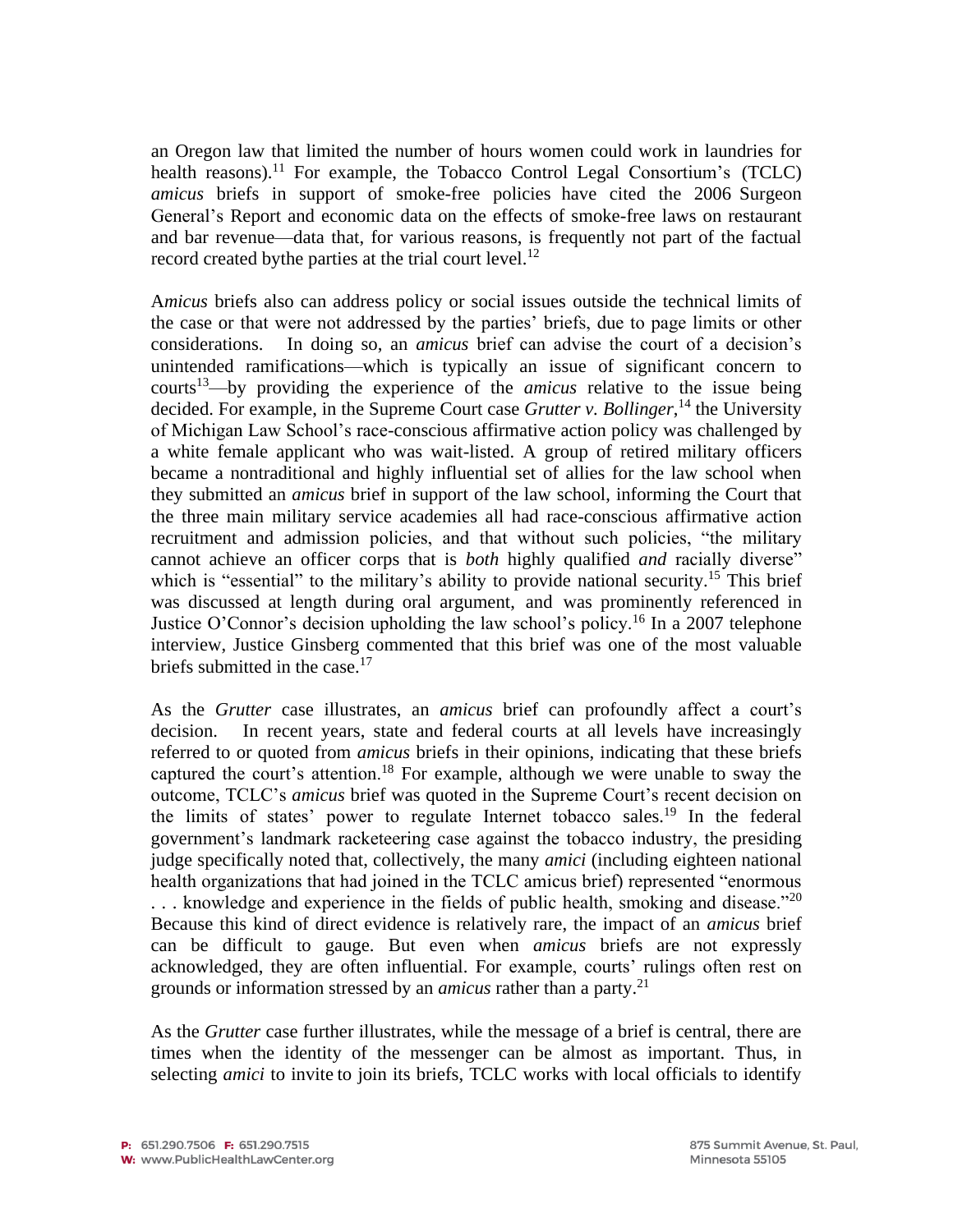organizations whose voices are likely to carry particular weight with the court. For example, when TCLC submitted an *amicus* brief to Montana's Supreme Court supporting local authority to pass smoking-related policies, advocates felt strongly that the American Medical Association would be the most influential voice possible. Thus, TCLC recruited the AMA, along with Montana health organizations, to join the brief. While it is impossible to prove the impact of the AMA's participation, advocates believed it played a crucial role in the court's successful ruling in the case. Similarly, when TCLC filed a brief before Kentucky's Supreme Court in support of the first smoke-free policy in that tobacco-growing state, the City of Lexington asked TCLC's local counsel, who was also the president of the state bar association, to sit conspicuously beside the City's counsel during oral argument to call the court's attention to the support of the *amici.*

Finally, involvement of health organizations in amicus briefs not only benefits the legal case, but also benefits the public health community by providing opportunities to participate in important cases. This, in turn, builds community support and "buy-in" for the policy at issue. A list of health organizations and others that have chosen to join in *amicus* briefs prepared by TCLC is attached at the end of this memo.

# **What Cases Are Appropriate for** *Amicus* **Briefs?**

*Amicus* brief filings have increased significantly within the past few decades, for several reasons—recognition that the consequences of a court opinion can reach far beyond a specific case; that *amicus* briefs can be a cost-effective way to make a legal pitch to a court; and even merely that *amicus* briefs can increase a public interest group's visibility.<sup>22</sup> That being said, cases dealing with issues of major importance to the public are probably most appropriate for *amicus* briefs; in these cases, *amicus*  briefs can emphasize and expand on the public policy implications of the issue to be decided.[23](#page-4-12) Additionally, *amicus* briefs are valuable in cases involving an emerging area of law or an issue in which controlling case law is controversial, not in harmony, or nonexistent (cases of "first impression")—in such cases, an *amicus* brief may be a highly effective way to provide the court with the economic, social science, or political data necessary for an informed decision.<sup>[24](#page-4-13)</sup> Finally, clerks for U.S. Supreme Court Justices have indicated that *amicus* briefs are "most helpful in cases involving highly technical and specialized areas of law, as well as complex statutory and regulatory cases."[25](#page-4-14)

TCLC submits *amicus* briefs in key cases involving the tobacco industry and in cases involving the defense of significant tobacco control policies enacted by state and local governments. TCLC is committed to submitting *amicus* briefs that help defend governmental policies for several reasons. In some cases, a local attorney may have limited resources (including page limits) or not as much expertise or depth of perspective relating to the issues implicated by a tobaccocontrol policy. In addition, TCLC submits briefs to: address broader public health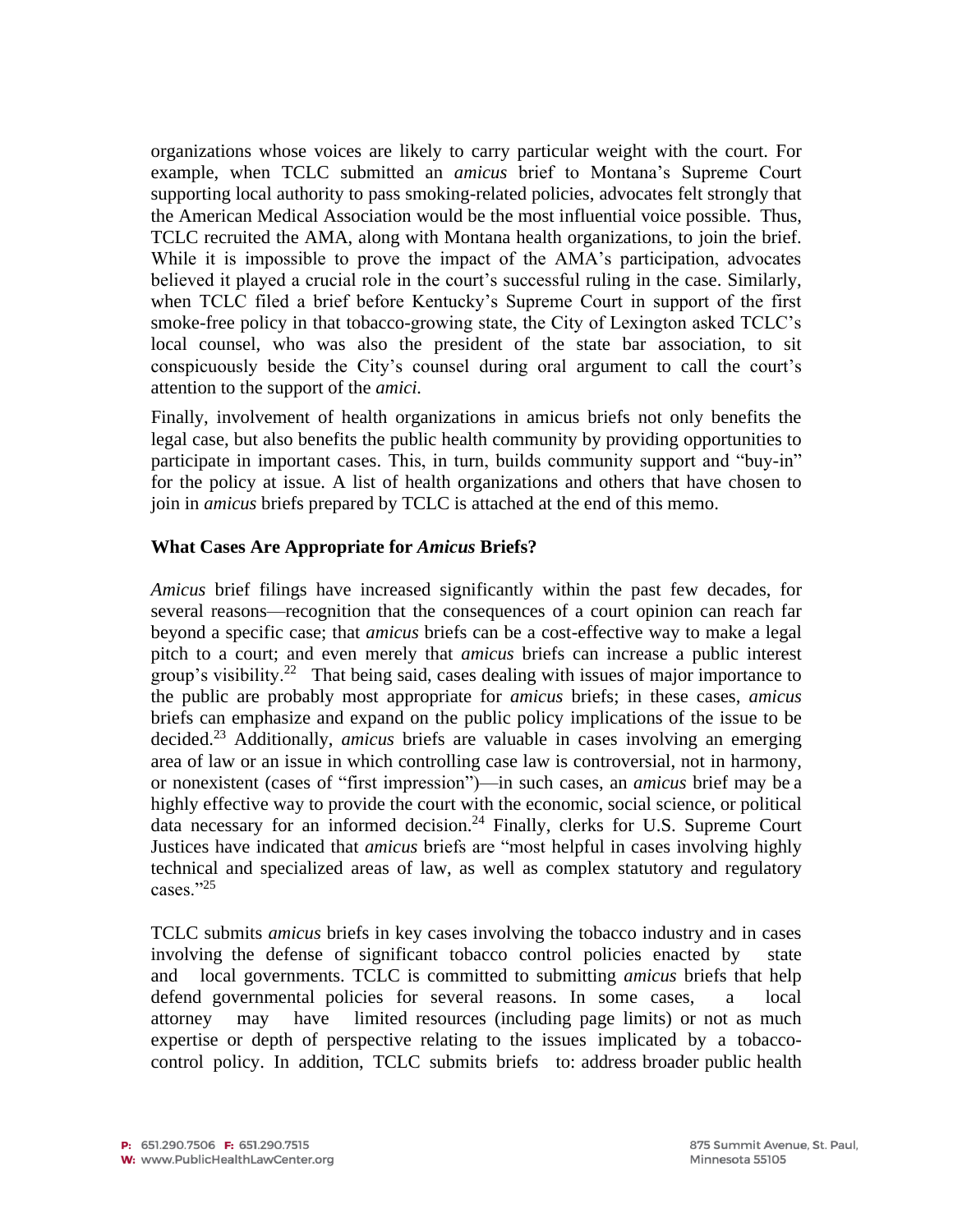policy issues, such as those underlying smoke-free policies; provide additional information to the court on legal issues that have national implications (such as federal preemption, scope of local authority, etc.); and, similarly, to raise the awareness of a local court that a "mere" local ordinance is of broader importance or national interest. Obtaining *amicus* support is often a daunting and difficult process<sup>[26](#page-4-15)</sup>—TCLC provides a valuable service to local government attorneys by handling this process for them. TCLC also provides an important resource for local governments and tobacco control advocates because it can contract with attorneys to write *amicus* briefs at rates far below market rate, and can invite appropriate groups to join its briefs at no cost to the group. As is well known, public health interest groups typically have limited financial resources; thus, even when an issue is important to them, it can be difficult for them to find the funding to retain attorney to write and file an *amicus* brief for them.[27](#page-4-16)

# **Conclusion**

In sum, an organization should be selective in deciding when to file an *amicus* brief, and should only do so when the case involves an issue of broad legal or public policy importance, and/or it has expertise, information, or a perspective to contribute to the case beyond what the parties can or are willing to contribute. In these cases, participating as an *amicus* can be a highly effective way for public interest organizations, public health organizations, and others with limited resources, both to build community support for these policies, and to help local governments maintain the viability of important public health policies.

\_\_\_\_\_\_\_\_\_\_\_\_\_\_\_\_\_\_\_\_\_\_\_\_

<sup>1</sup> Pronounced "uh-MEE-kus" or "AM-ih-kus." *See* BLACK'S LAW DICTIONARY 32 (Pocket ed.

<sup>1996).</sup>

<span id="page-3-0"></span><sup>2</sup> Judge Neal Nettesheim & Clare Ryan, *Friends of the Court Briefs: What the Curiae Wants inan Amicus*, 80 WIS. LAW. , May 2007, at 11.

<span id="page-3-1"></span><sup>3</sup> REGAN WM. SIMPSON & MARY R. VASALY, THE *AMICUS* BRIEF: HOW TO BE A GOOD FRIEND OFTHE COURT 24 (2<sup>nd</sup> Ed. 2004).

<span id="page-3-2"></span><sup>4</sup> Linda Sandstrom Simard, *An Empirical Study of Amici Curiae in Federal Court: A FineBalance of Access, Efficiency, and Adversarialism*, 27 REV. LITIG. 669, 674 (2008).

<span id="page-3-3"></span><sup>&</sup>lt;sup>5</sup> Ryan v. Commodities Futures Trading Comm'n, 125 F.3d 1062, 1063 (7<sup>th</sup> Cir. 1997). For example, in the recent restaurant industry legal challenges to menu labeling ordinances, theNew York City Board of Health submitted an *amicus*  brief in support of the City of San Francisco's ordinance because New York City has a similar ordinance that is also being challenged.

<span id="page-3-4"></span><sup>6</sup> *See id*.

<span id="page-3-5"></span><sup>7</sup> SIMPSON & VASALY, *supra* note 3, at 8-10.

<span id="page-3-6"></span><sup>8</sup> Simard, *supra* note 4, at 673-'74.